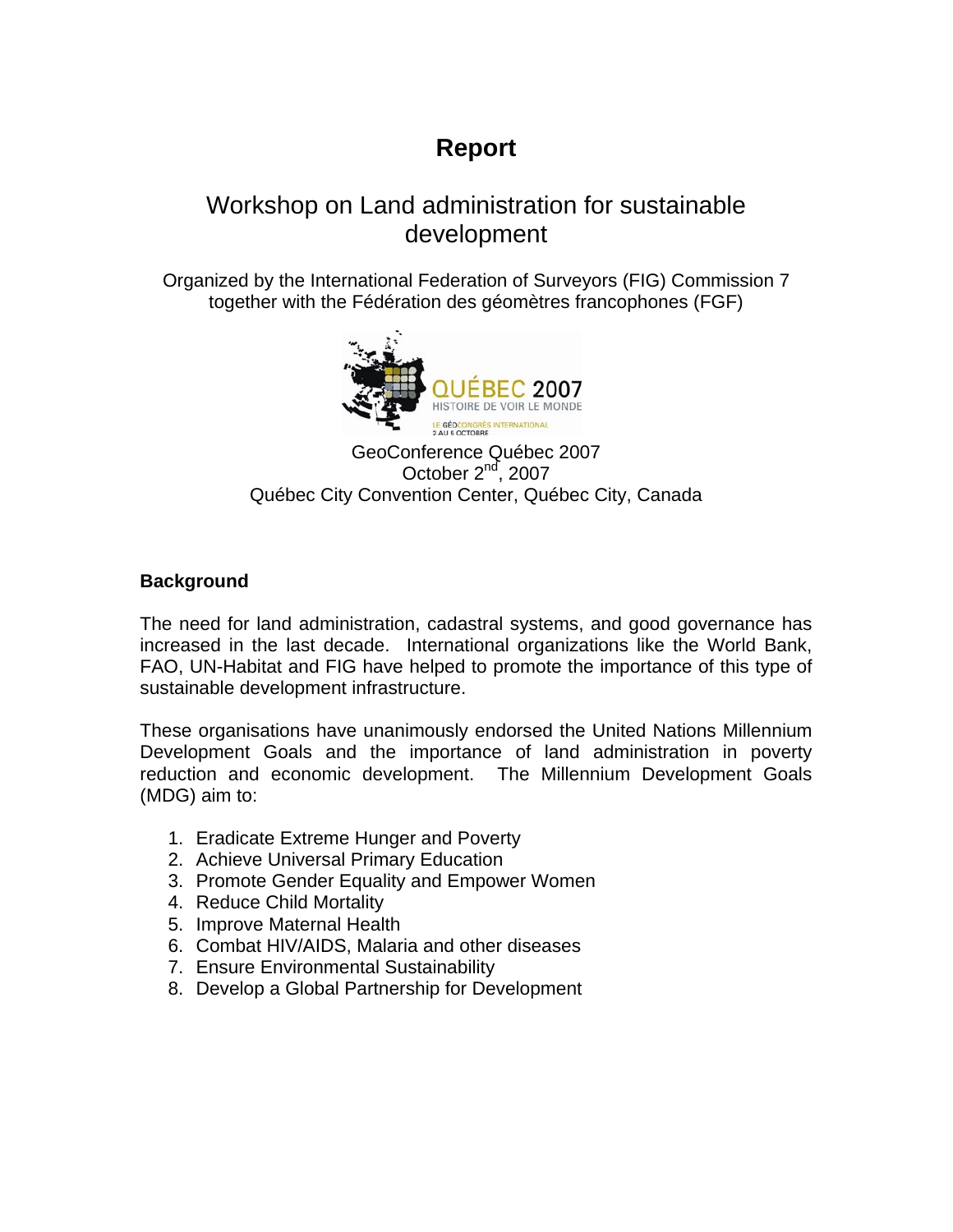In the past, many workshops, expert meetings and conferences have been organized to address land administration issues. As a result of these events, exchanges and discussions, in which the International Federation of Surveyors (FIG) has been closely involved, mainly through Commission 7, its land administration arm, and a common objective has emerged:

Promote access to land and registration of rights to contribute to poverty reduction and economic development.

FIG has set its work plan 2006-2010 which is directly linked to the UN Millennium Development Goals, namely the  $8<sup>th</sup>$  goal: develop a Global Partnership for [Development.](http://www.unmillenniumproject.org/goals/gti.htm#goal8)

The international geocommunity should define its role in achieving the MDGs and spell out the areas where they can make a significant contribution. Issues such as tenure security, pro-poor land management, and good governance in land administration are all key issues to be advocated in the process of reaching the goals. Measures such as capacity assessment, institutional development and human resource development, North-South cooperation and partnerships are all key tools. This geocommunity has to work closely with the UN agencies such as the World Bank, UN-Habitat and FAO in merging the efforts to contribute to reach the MDGs.

#### **Description of the workshop**

The Quebec Workshop on Land Administration was organized by the FIG Commission 7 (Working Group 7.2) in collaboration with the Fédération des géomètres francophones, as a pre-conference event for GeoConference Québec 2007 (www.Quebec2007.ca). To facilitate the communications, simultaneous interpretation in both French and English was available.

The objective of the workshop was to propose concrete actions to contribute in the establishment of a global partnership for development, the  $8<sup>th</sup>$  Millennium Development Goal.

#### **Participants**

The Quebec Workshop on Land Administration and sustainable development gathered 50 participants from 22 countries, mainly officials responsible for land administration and cadastre, land surveyors, geomaticians, legal experts, academics and students involved in cooperation projects.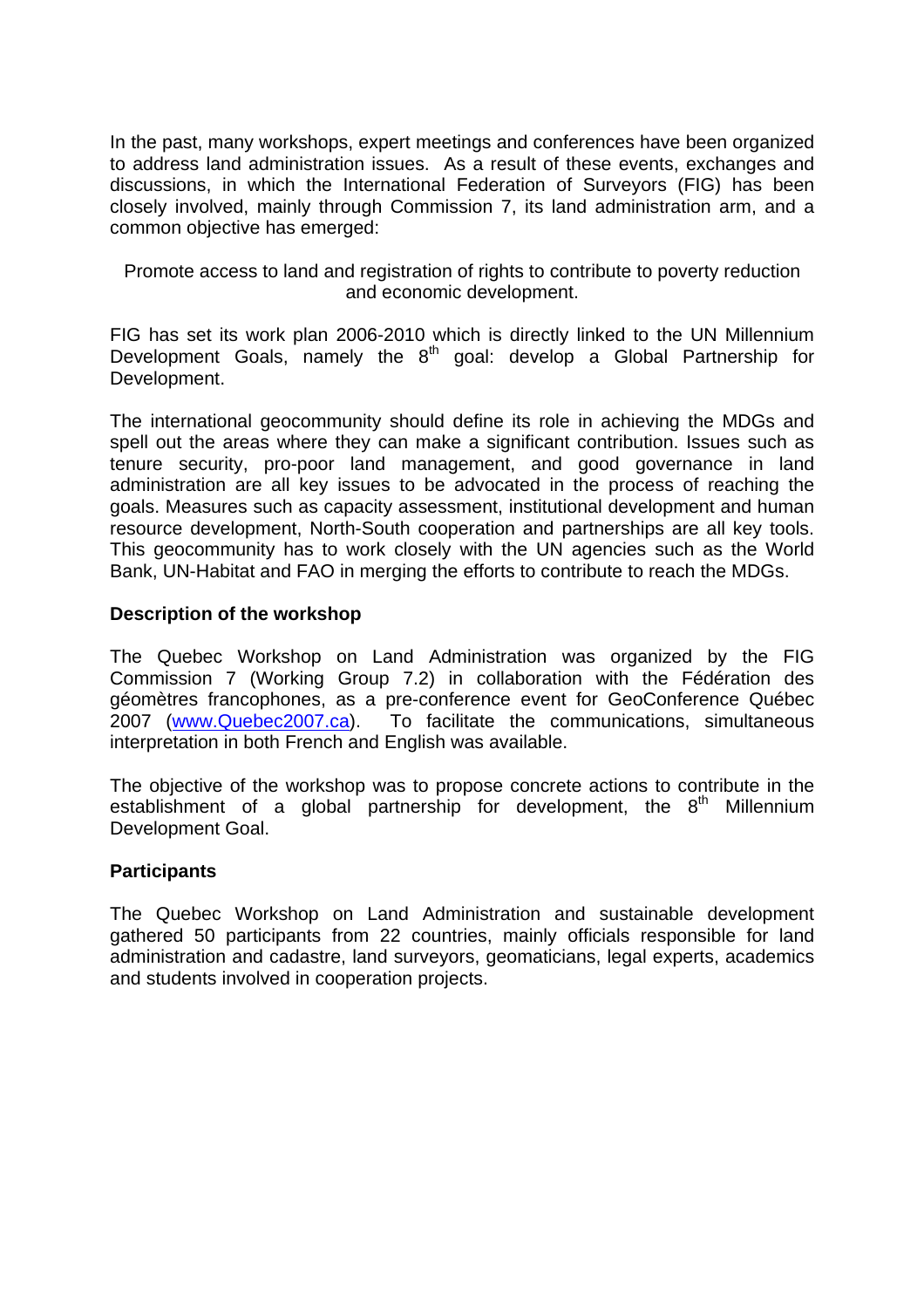The following countries were represented:

Africa : Algeria, Benin, Burkina Faso, Cameroun, D. R. Congo, Ivory-Coast, Kenya, Madagascar, Mali, Morocco, Niger, Senegal; North America : Canada, USA Latin America : Peru Asia : India, Sri Lanka Europe : Belgium, Denmark, France, Sweden

Moreover, the following international organizations were represented:

- o International Federation of Surveyors : Mr Stig Enemark, president
- o Federation des géomètres francophones : Mr. Aziz Hilali and Mr Bernard Puepi, vice-presidents and Mrs Annick Jaton, treasurer
- o United Nations (HABITAT) : Mr. Remy Sietchiping,
- o World Bank : Mr Keith Bell, senior land policy specialist
- o Organisation internationale de la Francophonie : Mr. Sory Ibrahim Diabate

#### **The workshop program**

To start the workshop, speakers from international organizations presented various aspects related to land administration and sustainable development.

Session 1 – Point of view of international organizations :

- Remy Sietchiping, UN Habitat Urbanization and the Continuum of Land Rights: Global Challenges and Opportunities;
- Keith Bell, World Bank Responding to the Challenges of the Millennium Development Goals - World Bank Support for Land Administration;
- Stig Enemark, president FIG FIG Policies in support of the Global Agenda.

Then, representatives from Asia, Africa and South America presented projects, issues and actions in the area of land administration.

Session 2 – Land administration experiences

- P.G.V. Abeyratne, Sabaragamuwa University Sri of Lanka The role of land surveyors in reconstruction after a natural disaster - the experience of Sri Lanka
- Robinson Tchapmegni, Tribunal of Mbalmayo The situation of land property in Cameroun – Obstacles, consequences et perspectives
- Azeddine El Omari, Agence Nationale de la Conservation foncière du Cadastre et de la Cartographie - Actions to secure land property in Morocco
- Ramon Enrique Saldivar, Presidencia del Consejo de Ministros of Peru Reconstruction issues after the earthquake of August 15 2007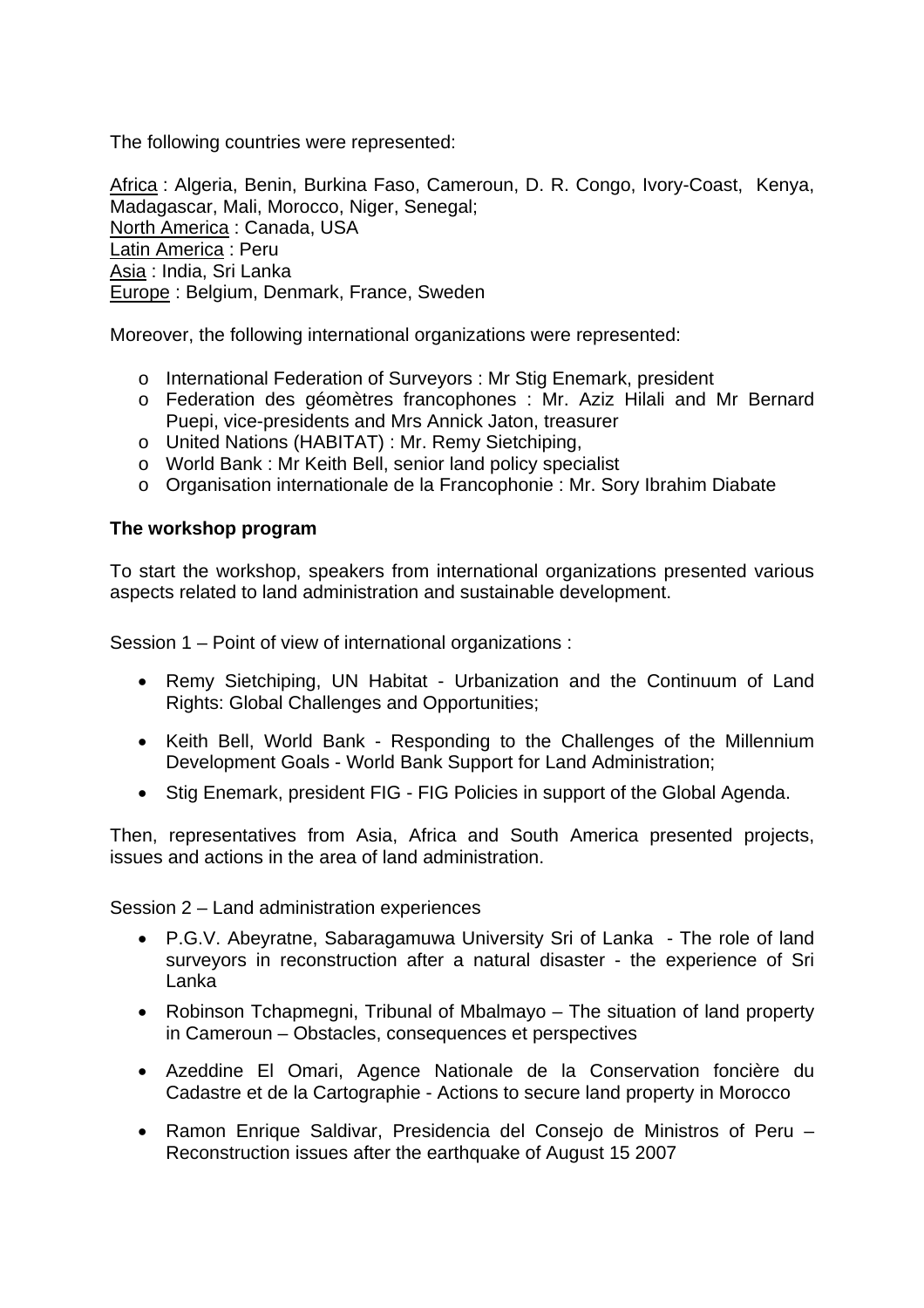In the second part of the workshop, the participants gathered in small groups and tried to answer the following questions:

- How the international geocommunity can help to develop a Global Partnership [for Development](http://www.unmillenniumproject.org/goals/gti.htm#goal8) :
	- o to improve secure land tenure?
		- Can we start something at a human level, locally?
		- What are the needs?
	- o to better respond to the need for reconstruction and resettlement after a natural disaster?
		- What role should we play?
		- How could we better organize our intervention?
	- o to develop capacity building?
		- What are the needs?
		- What kind of action should we start?

This working period was followed by a plenary session in which a rapporteur of each group had to summarize the discussions of his group.

#### **Summary of the answers**

How the international geocommunity can help :

- to [develop a Global Partnership for Development](http://www.unmillenniumproject.org/goals/gti.htm#goal8) to improve secure land tenure?
	- o The political will is absolutely necessary to improve the security of land rights. To get it, the geocommunity and more specifically land surveyors have to learn how to talk to politicians. We have to demonstrate the social and economic benefits of a good land infrastructure.
	- o We should encourage North-South and South-South cooperation to develop win-win exchanges at a human level.
	- o Develop public/private partnerships
	- o Inform the population about the importance of land rights infrastructure.
	- o Develop training programs.
	- o Develop systems and laws that can manage customary and informal rights.
	- o Land rights have to be public and the systems transparent.
	- o Immediate needs to develop organizational capacity, for professional training and inform beneficiaries (the population).
	- o We have to find a way to improve and transform existing systems (land registry and cadastre) rather than throw it in the garbage.
	- o The security of land rights is essential when there is a conflict. African courts are submerged with land problems, namely caused by the weakness of geodetic infrastructure.
	- o Develop and implement solutions adapted to each country.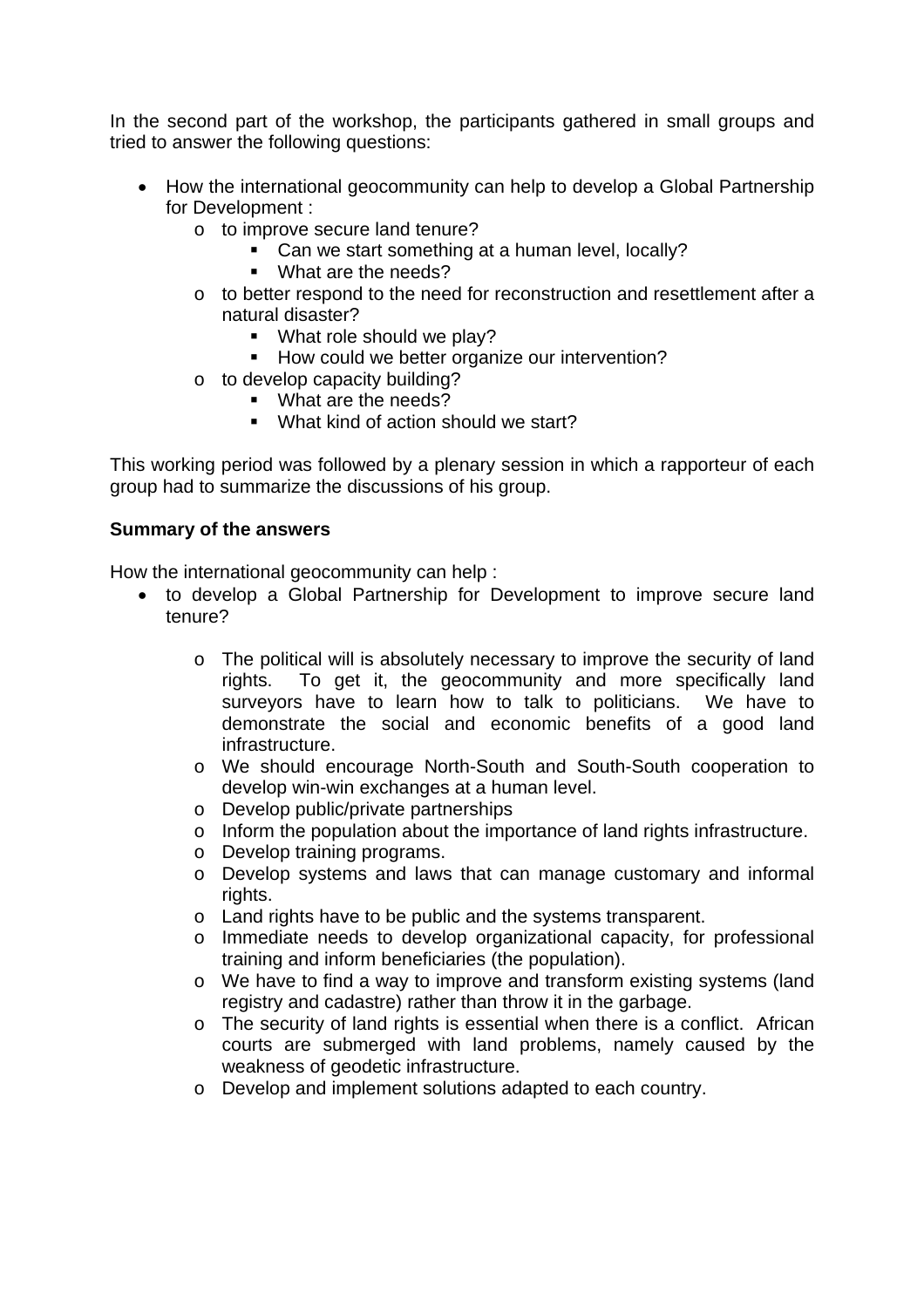- to better respond to the need for reconstruction and resettlement after a natural disaster?
	- o We should encourage the authorities to implement and secure cadastral system and land registry in the area presenting a risk of natural disaster. This land infrastructure is of high importance to facilitate reconstruction and resettlement after such a disaster.
	- o There is a need to develop emergency plans (who is doing what?) using the power of geomatics and the expertise of land surveyors.
	- o We have to develop a better knowledge of risks at a global level and then be more aware to prevent the consequences of natural disasters.
	- o The geocommunity may also help in the establishment of refugees camps.
	- o The geocommunity must have access to legal land spatial data in case of natural disaster, hopefully in standardized formats.
	- o We have to develop the capacity of professionals and create strong professional associations at national and international level. This can contribute to establish and activate cooperation based on a strong network.
- to develop capacity building :
	- o The main need is technical and professionnal training. An African school is missing. It is essential to create such a regional school to develop knowledge and competencies.
	- o In many developing countries, professional order/association has to be created or reinforced. African countries need help to create organised professional structures ensuring professional ethic.
	- o We have to develop relationships between land surveyors and geomaticians to have a stronger influence.
	- o We should implicate local communities in decision process
	- o We have to find ways to promote and facilitate the involvement of voluntary land surveyors or students cooperation to participate in capacity building
	- o Land surveyors have the qualifications to train politicians in good land governance
	- o Improve geocommunity organisations in developing countries

#### **Conclusion and perspectives**

The FIG/FGF Quebec Workshop on Land Administration and Sustainable Development was a great success in term of participation with 50 participants coming from more than 20 countries. But the real success was about the representation of developing and emerging countries: half of the delegates coming from 15 countries of Africa, Asia or Latin America were able to attend. One of the objectives of the workshop was to listen to the needs of people coming from developing countries. With no doubt, it was reached and in a so constructive and interesting way.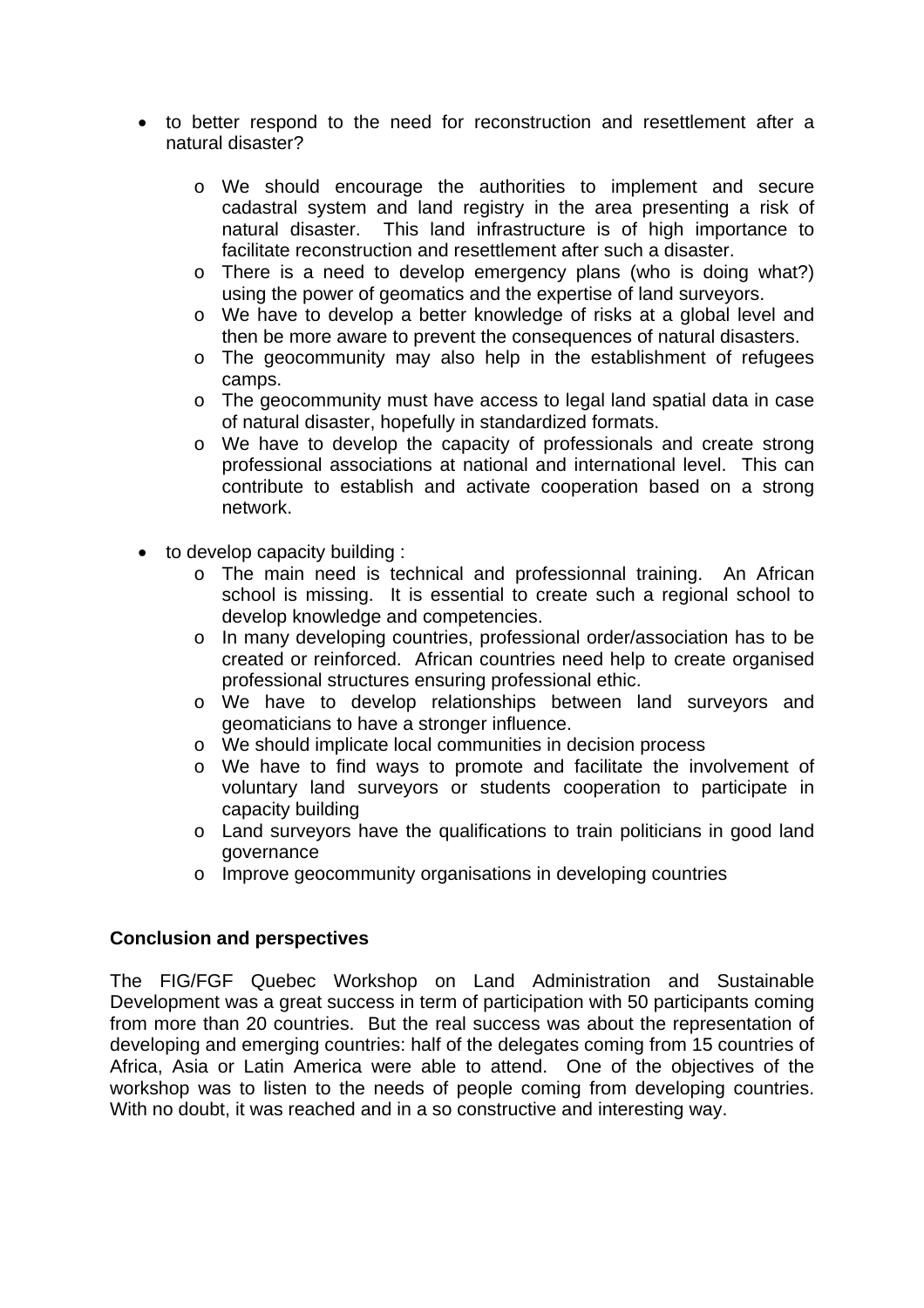The outcomes of this fruitful workshop will be very useful for both the Fédéraration des géomètres francophones and the International Federation of Surveyors and will, for sure, influence their work plans in the following years.

The organizers wish to thank GeoConference Quebec 2007 for the logistic support and the Canadian International Development Agency (CIDA) for the financial support in the participation of many delegates.

Daniel Roberge FIG Commission 7 Canadian delegate Organizer of the Workshop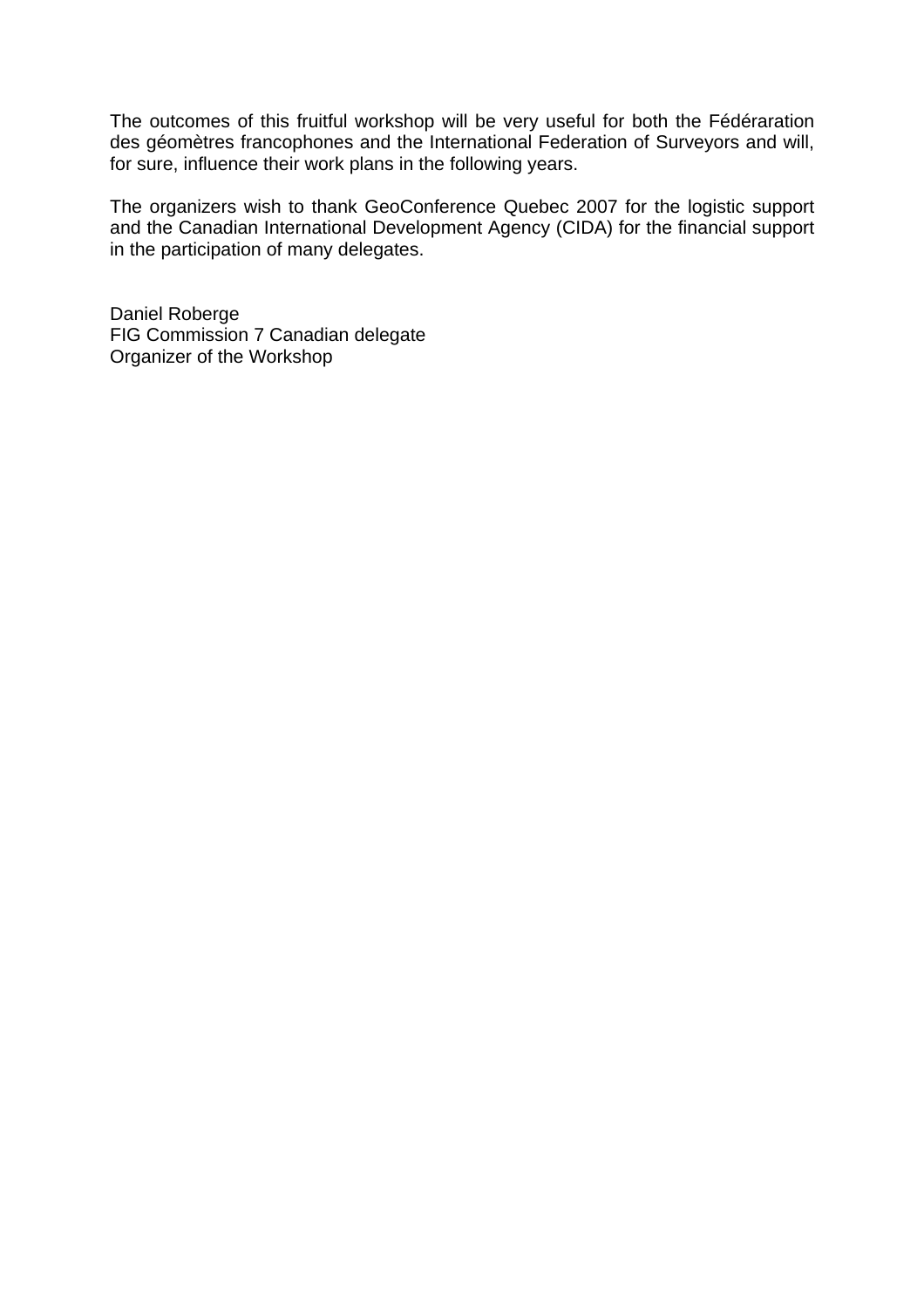### **Appendice 1 – Agenda**

#### **Workshop on land administration and sustainable development**

- 8:30 a.m. Welcome and registration
- 9:00 a.m. Opening remarks
	- Søren Fauerholm Christensen and Daniel Roberge, FIG Commission 7 Working Group 7.2
	- Pierre Tessier, president, Ordre des arpenteurs-géomètre du Québec
	- Alain Gaudet, president, Fédération des géomètres francophones (FGF)
	- Stig Enemark, president, International Federation of Surveyors (FIG)

9:15 a.m. Session 1 : International organizations

- Remy Sietchiping, UN Habitat *Urbanization and the Continuum of Land Rights: Global Challenges and Opportunities*
- Keith Bell, World Bank *Responding to the Challenges of the Millennium Development Goals - World Bank Support for Land Administration*
- Stig Enemark, president FIG *FIG Policies in support of the Global Agenda*

10:15 a.m. Health break

10:30 a.m. Session 2 : Land administration experiences

- P.G.V. Abeyratne, Sabaragamuwa University Sri of Lanka The role of land *surveyors in reconstruction after a natural disaster - the experience of Sri Lanka*
- Robinson Tchapmegni, Tribunal of Mbalmayo *The situation of land property in Cameroun – Obstacles, consequences et perspectives*
- Azeddine El Omari, Agence Nationale de la Conservation foncière du Cadastre et de la Cartographie - *Actions to secure land property in Morocco*
- Ramon Enrique Saldivar, Presidencia del Consejo de Ministros of Peru *Reconstruction issues after the earthquake of August 15 2007*

| 12:00       | Lunch                                                                    |
|-------------|--------------------------------------------------------------------------|
| 1:30 p.m.   | Working session                                                          |
| 3:00 p.m.   | <b>Health break</b>                                                      |
| $3:15$ p.m. | Working session (continued)                                              |
| $4:15$ p.m. | Wrap up and conclusion                                                   |
| 5:00 p.m.   | <b>Final remarks</b>                                                     |
| 6:00 p.m.   | Welcome cocktail of foreign delegates at the Observatoire de la Capitale |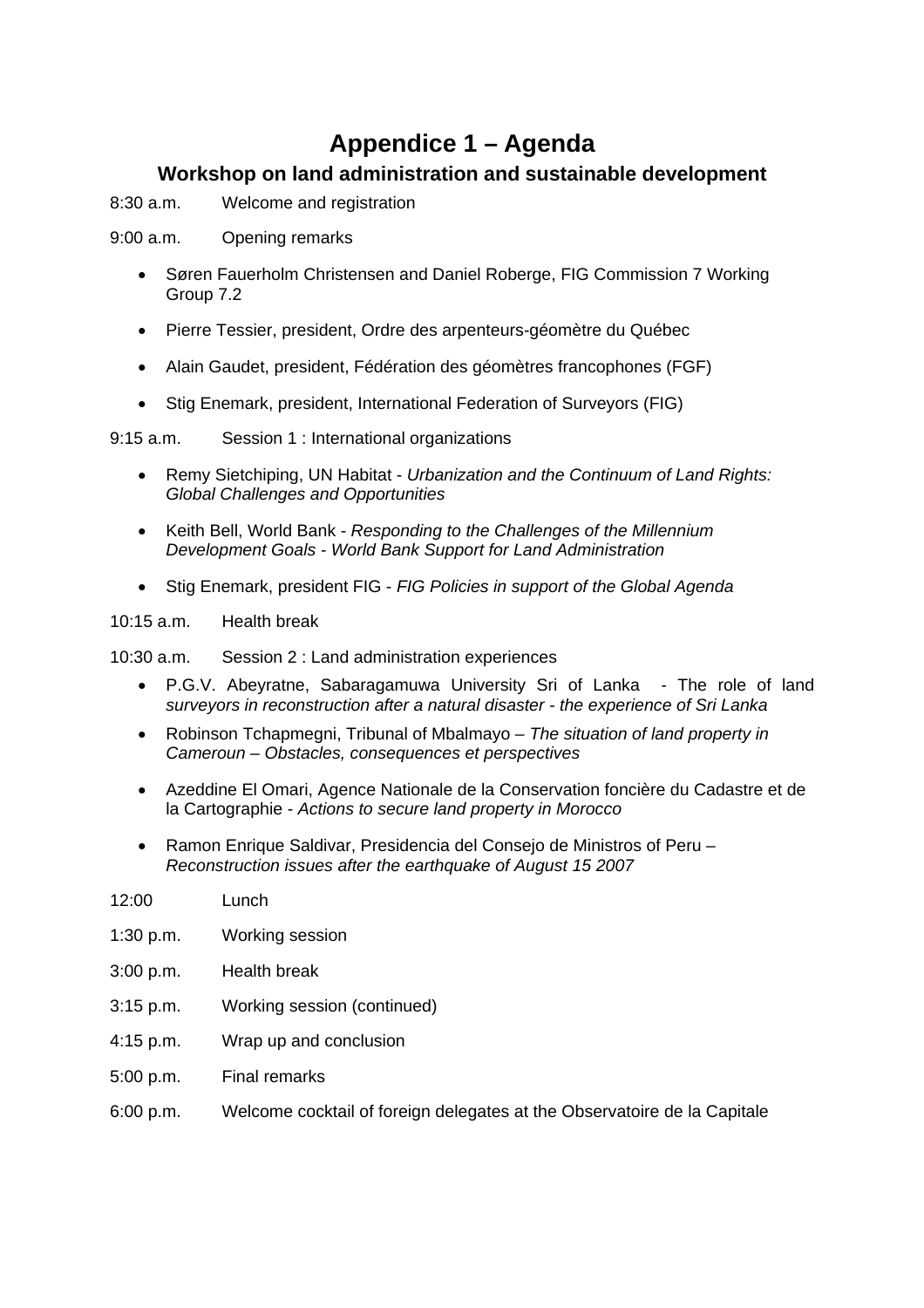# **Appendice 2 – List of participants**

## **Workshop on land administration and sustainable development**

Participants

| <b>Name</b>                 | e-mail                              | <b>Country</b>      |
|-----------------------------|-------------------------------------|---------------------|
| Abeyratne, P.G. Vipula      | vipula@sab.ac.lk                    | Sri Lanka           |
| Arsenault, Julien           | julien.arsenault@mrnf.gouv.qc.ca    | Canada              |
| Bah, Roch                   | bentopo@intnet.bj                   | <b>Benin</b>        |
| Barbeau, Julie              | julie.barbeau.1@ulaval.ca           | Canada              |
| Bassolé, André              | abassole@fasonet.bf                 | <b>Burkina Faso</b> |
| Benaissa, Ahmed             | elliasbenaissa@yahoo.fr             | Algeria             |
| Benoît, Mathieu             | mbenoit@viasat-geo.com              | Canada              |
| Borges, Klas Ernald         | klas.ernald.borges@lantm.lth.se     | Sweden              |
| Castro Silvestre, Carlos    | ccastro@pcm.gob.pe                  | Peru                |
| Bell, Keith Clifford        | kbell@worldbank.org                 | <b>USA</b>          |
| Coulibaly, Issa             | igm@cefib.com icoulibalyan@yahoo.fr | Mali                |
| Culham, Douglas             | dculham@nrcan.gc.ca                 | Canada              |
| Descôteaux, Marc            | marc.descoteaux.1@ulaval.ca         | Canada              |
| Diabate, Sory Ibrahim       | s.diabate@iepf.org                  | Canada              |
| Diop, Souleymane            | sdiop@cse.sn                        | Senegal             |
| Egesborg, Paul              | egesborg@nrcan.gc.ca                | Canada              |
| El Fettah, Noureddine       | n.elfettah@ancfcc.gov.ma            | Morroco             |
| El Omari, Azeddine          | a.elomari@ancfcc.gov.ma             | Morroco             |
| Enemark, Stig               | enemark@land.aau.dk                 | Danemark            |
| Gabele, Francis             | Francis.gabele@minfin.fed.be        | Belgium             |
| Galpin, Claire              | claire.galpin@wanadoo.fr            | France              |
| Hilali, Aziz,               | onigt@yahoo.fr                      | Morroco             |
| Jaton, Annick               | annick.jaton@scg.ulaval.ca          | Canada              |
| Khouri, Rafic               | r.khouri@geometre-expert.fr         | France              |
| Kokoh Adjoumany, Émile      | e.kokoh@aviso.ci;                   | <b>Ivory Coast</b>  |
| Kotokou Kouakou, Urbain     | kotokou@hotmail.com                 | Ivory Coast         |
| Lacasse, Jean-Pierre        | jean-pierre.lacasse@mrnf.gouv.qc.ca | Canada              |
| Lord, Christian             | Christian.lord@mrnf.gouv.qc.ca      | Canada              |
| Matshitshi Gakodi, Seraphin | figtrdcongo@yahoo.fr                | D. R. Congo         |